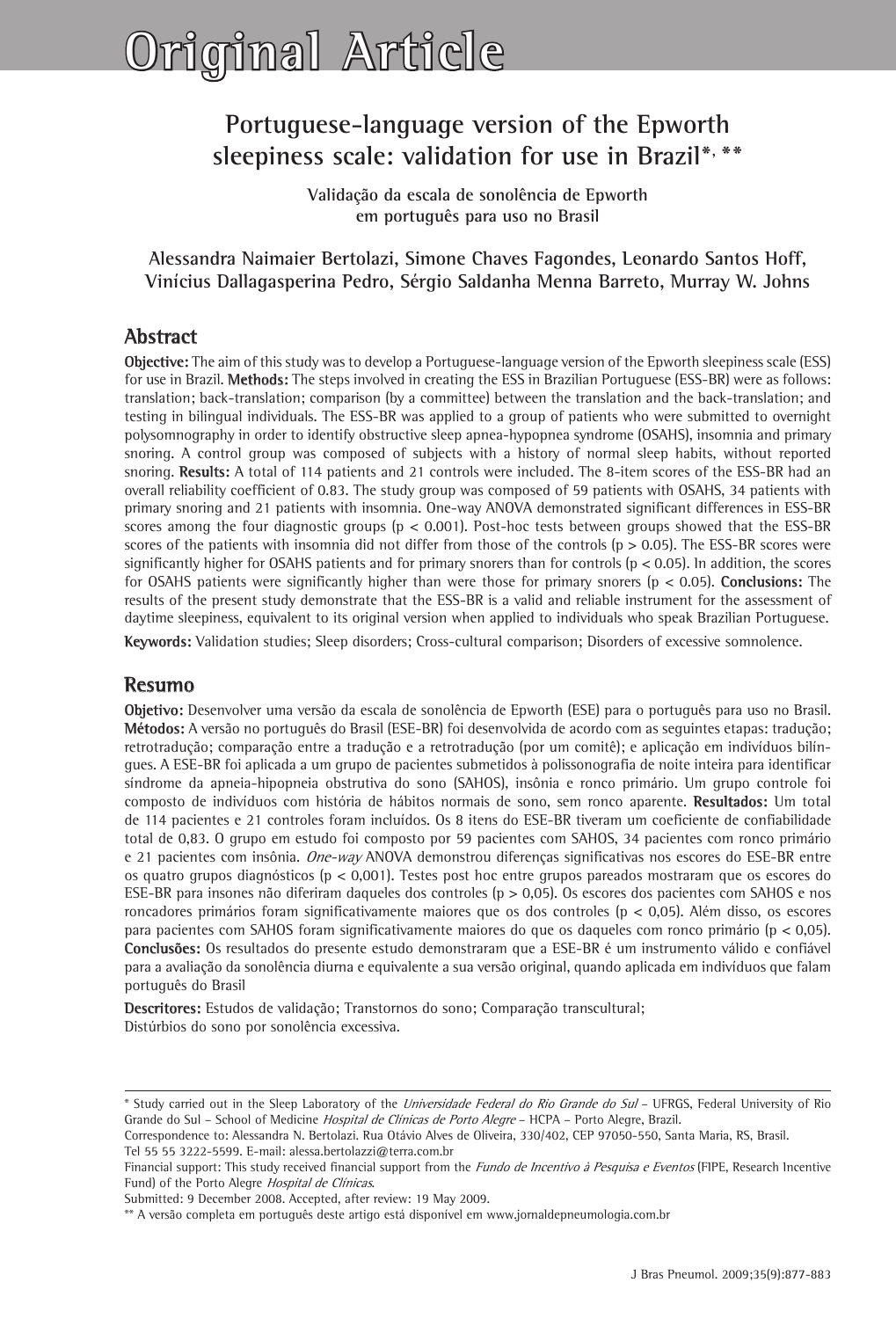# **Introduction**

Excessive daytime sleepiness (EDS) is defined as an increased propensity to fall asleep under circumstances that the affected individual and others would consider inappropriate. It has been reported that EDS affects 0.5-14% of the population, $(1-4)$  seriously interfering with professional activities, as well as with family and social relationships, and reducing cognitive performance, thereby increasing the risk of accidents in the workplace and traffic accidents.<sup>(5-8)</sup> It has been demonstrated that individuals who are sleep-deprived, due to limitations in either the quantity or quality of sleep, often are unable to respond rapidly to external stimuli and have greater difficulty in concentrating, which impairs their ability to perform certain activities, including driving a vehicle. $(5,9-11)$  There is evidence that EDS is closely correlated with traffic accidents. The proportion of such accidents that can be ascribed to EDS ranges from 1% to 3% in the United States and is 33% in Australia.<sup>(9)</sup> There is a lack of statistical data linking EDS to traffic accidents in Brazil. The impact of EDS on the working adult manifests as decreased productivity, increased absenteeism, higher accident rates and a greater likelihood of disability due to EDS-related illness. The costs associated with EDS can be direct (charges for medical care or self-treatment that are borne by the patient, government, organized health care providers or insurance companies), indirect (patientand employer-borne costs that result from EDS-related morbidity and mortality) or related (costs that do not qualify as direct or indirect costs but that can be rationally associated with the illness, such as cost of property damage or injury to other parties resulting from accidents associated with the disorder).<sup>(12)</sup> The annual cost of accidents attributed to sleep disorders is estimated to be between \$43.15 billion and \$56.02 billion in the United States. Work-related accidents caused by sleepiness accounted for \$24.7 billion of those costs. (13-15)

Subjective and objective measures, as well as clinical assessments, can be used to investigate EDS. Polysomnography, the multiple sleep latency test and the maintenance of wakefulness test are the principal diagnostic tools currently available.(8,16-18) The multiple sleep latency test was developed to assess physiologic sleep tendency or the volition to sleep in an environment free of alerting factors: while patients are monitored using electroencephalography (EEG), they are given the opportunity to fall asleep during a 20-min period, four to six times a day. The maintenance of wakefulness test is a polysomnographic assessment of the propensity to remain awake during the day. However, both of these tests have the drawbacks that they must be conducted in a sleep laboratory, require qualified technicians, are time-consuming and are costly. Among the subjective instruments, the Stanford sleepiness scale and the Karolinska sleepiness scale have been employed to evaluate sleepiness.(8) Measures of sleepiness over time include the sleep-wake activity inventory, the index of daytime sleepiness of the survey screen for sleep apnea, the Rotterdam daytime sleepiness scale and the Epworth sleepiness scale (ESS). The ESS was devised based on observations regarding the nature and occurrence of daytime sleepiness.<sup>(19)</sup> It is a self-report questionnaire that evaluates the probability of falling asleep in eight situations involving daily activities, some known to be highly soporific.(19,20) The global score ranges from 0 to 24, scores higher than 10 suggesting a diagnosis of EDS.<sup>(20)</sup> The ESS has been translated to and validated for use in several other languages, being widely used because it is simple, easy to understand and rapidly completed. The aim of the present study was to translate the ESS into Portuguese and validate it for use in Brazil.

# **Methods**

The ESS in Brazilian Portuguese (ESS-BR) was developed in phases, as follows: translation; back-translation; committee-based comparison between the translation and the back-translation; and testing in bilingual individuals. In the translation phase, the ESS was translated into Brazilian Portuguese by two independent translators who were unaware of the study objectives. The translations were compared by the authors, and a consensus version was agreed upon. Backtranslations to English were then carried out by another two translators, neither of whom had participated in any of the previous steps. The author of the original scale evaluated the backtranslations, which were then merged into a final version to be considered.

The comparison between the original ESS and the final back-translation was made by a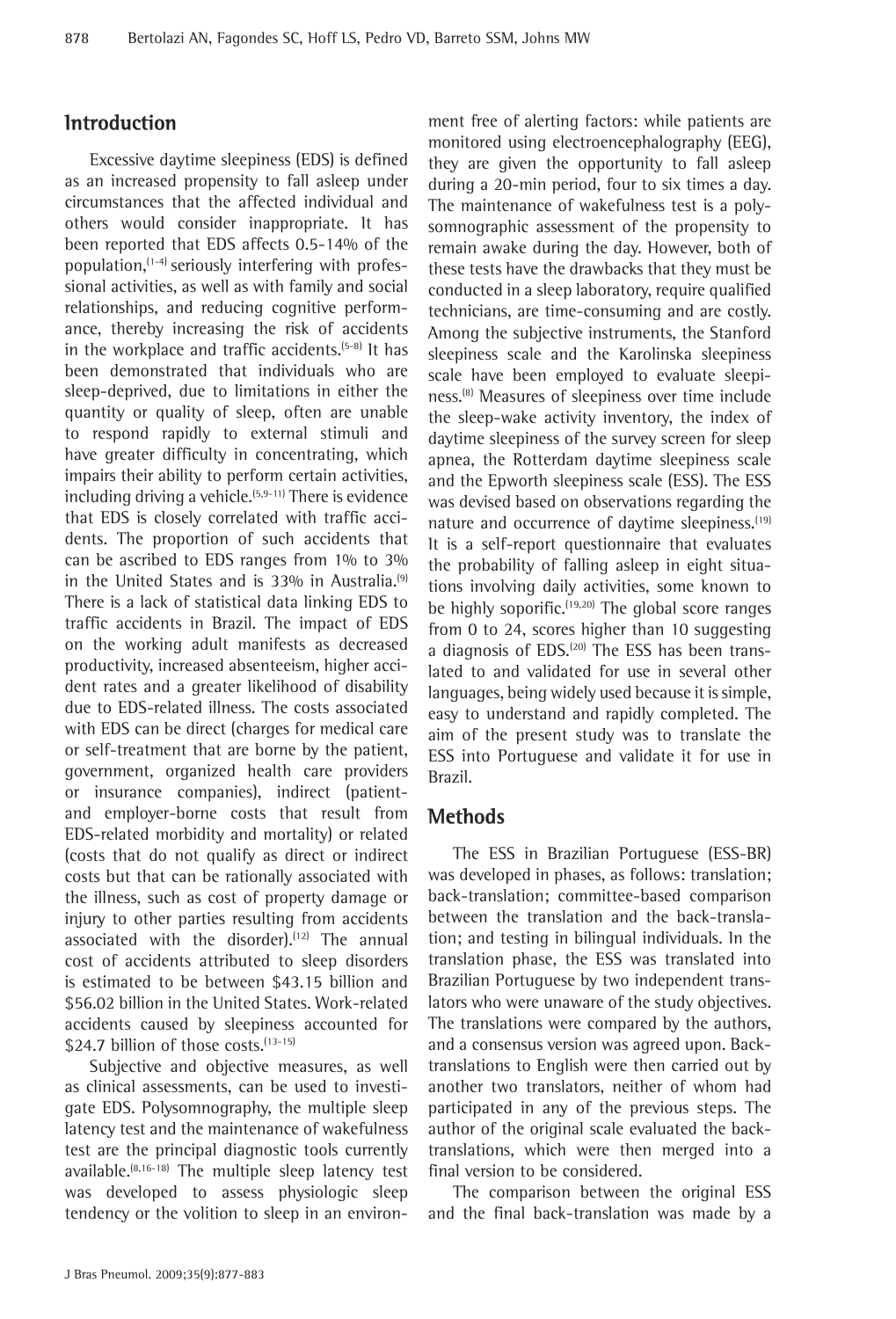committee composed of individuals who were fluent in English and who were not involved in the present study. Each of the eight items was analyzed following the method described in the literature. $(21)$  Through this process, the committee approved a final version of the scale in Brazilian Portuguese, to be known as the ESS-BR (Appendix 1). In order to assess the linguistic interchangeability between the translation and the original questionnaire, we applied the two scales in a group of 14 bilingual individuals, who first completed the ESS and then, two weeks later, completed the ESS-BR. Correlations were drawn between the ESS scores and the ESS-BR scores.

Between January of 2006 and September of 2007, the ESS-BR was applied in patients 18 to 65 years of age who were under evaluation for primary snoring, insomnia (psychophysiological or idiopathic) or obstructive sleep apnea-hypopnea syndrome (OSAHS) at the Sleep Laboratory of the Hospital de Clínicas de Porto Alegre (HCPA, Porto Alegre Hospital de Clínicas), a tertiary university hospital in the city of Porto Alegre, located in the south of Brazil. A control group was recruited from among patients attending the HCPA Outpatient Ophthalmology Clinic and from among other volunteers. None of the control subjects had any sleep complaints, and all presented normal polysomnography findings. Data related to age, gender, body mass index (BMI), neck circumference, comorbidities

and use of medications were collected. All of the subjects underwent polysomnography. Patients with mental impairment were excluded, as were those who were shift workers, as well as those presenting polysomnographic findings suggestive of disorders other than OSAHS, insomnia or primary snoring. The ESS-BR was applied within the two-week period preceding the polysomnography study and again within the subsequent two-week period.

Overnight, attended in-laboratory polysomnography studies were conducted according to the manual devised by Rechtschaffen & Kales.(22) The sleep studies were conducted using a Neurofax system (Nihon Kohden, Tokyo, Japan), which includes EEG (channels C3/M2, C4/M1, O1/M2 and O2/M1), electrooculography (channels E2/M1 and E1/M1), electromyography (chin and anterior tibia), monitoring of nasal and oral flux (using a thermistor), pulse oximetry, threelead electrocardiography, snore recognition and body position sensing. Abdominal and thoracic movements were recorded using piezoelectric bands. Based on the results of the polysomnography results, the patients were categorized as belonging to one of the following groups: psychophysiological or idiopathic insomnia; primary snoring; and OSAHS. The diagnoses of OSAHS, primary snoring and insomnia were made in accordance with the international standards established by the American Academy of Sleep Medicine (AASM).<sup>(23)</sup>

| Characteristic      | Control group  | Patient groups        |                       |                        |  |  |
|---------------------|----------------|-----------------------|-----------------------|------------------------|--|--|
|                     |                | Insomnia              | Primary snoring       | <b>OSAHS</b>           |  |  |
|                     | $(n = 21)$     | $(n = 21)$            | $(n = 34)$            | $(n = 59)$             |  |  |
| Age, years          |                |                       |                       |                        |  |  |
| Mean $\pm$ SD       | $36.1 \pm 8.0$ | $40.8 \pm 12.6$       | $43.1 \pm 12.0$       | $49.7 \pm 8.6$         |  |  |
| 95% CI              | $23 - 46$      | $18 - 61$             | $18 - 60$             | $26 - 60$              |  |  |
| Gender, F/M         | 12/9           | 14/7                  | 26/8                  | 25/34                  |  |  |
| BMI, $kq/m^2$       |                |                       |                       |                        |  |  |
| Mean $\pm$ SD       | $23.0 \pm 2.7$ | $24.2 \pm 2.9$        | $27.8 \pm 6.9$        | $31.3 \pm 6.8$         |  |  |
| 95% CI              | 18.4-29.2      | $17.4 - 30.1$         | $19.5 - 48.1$         | 18.3-58.4              |  |  |
| AHI, number/h       |                |                       |                       |                        |  |  |
| Mean $\pm$ SD       | $0.8 \pm 0.9$  | $0.7 \pm 0.9$         | $2.2 \pm 1.4$         | $29.9 \pm 24.2$        |  |  |
| 95% CI              | $0.0 - 3.7$    | $0.0 - 3.7$           | $0.0 - 4.5$           | $5.4 - 104.8$          |  |  |
| <b>ESS-BR</b> score |                |                       |                       |                        |  |  |
| Mean $\pm$ SD       | $5.2 \pm 3.0$  | $5.3 \pm 2.6^{\circ}$ | $8.8 \pm 3.4^{\rm b}$ | $13.5 \pm 5.1^{\circ}$ |  |  |

**Table 1 -** Characteristics of the study sample.

OSAHS: obstructive sleep apnea-hypopnea syndrome; BMI: body mass index; AHI: apnea-hypopnea index; and ESS-BR: Epworth sleepiness scale in Brazilian Portuguese.  ${}^{\circ}p$  < 0.05 *vs.* control group.  ${}^{\circ}p$  > 0.05 *vs.* control group.  ${}^{\circ}p$  < 0.05 *vs.* primary snoring group.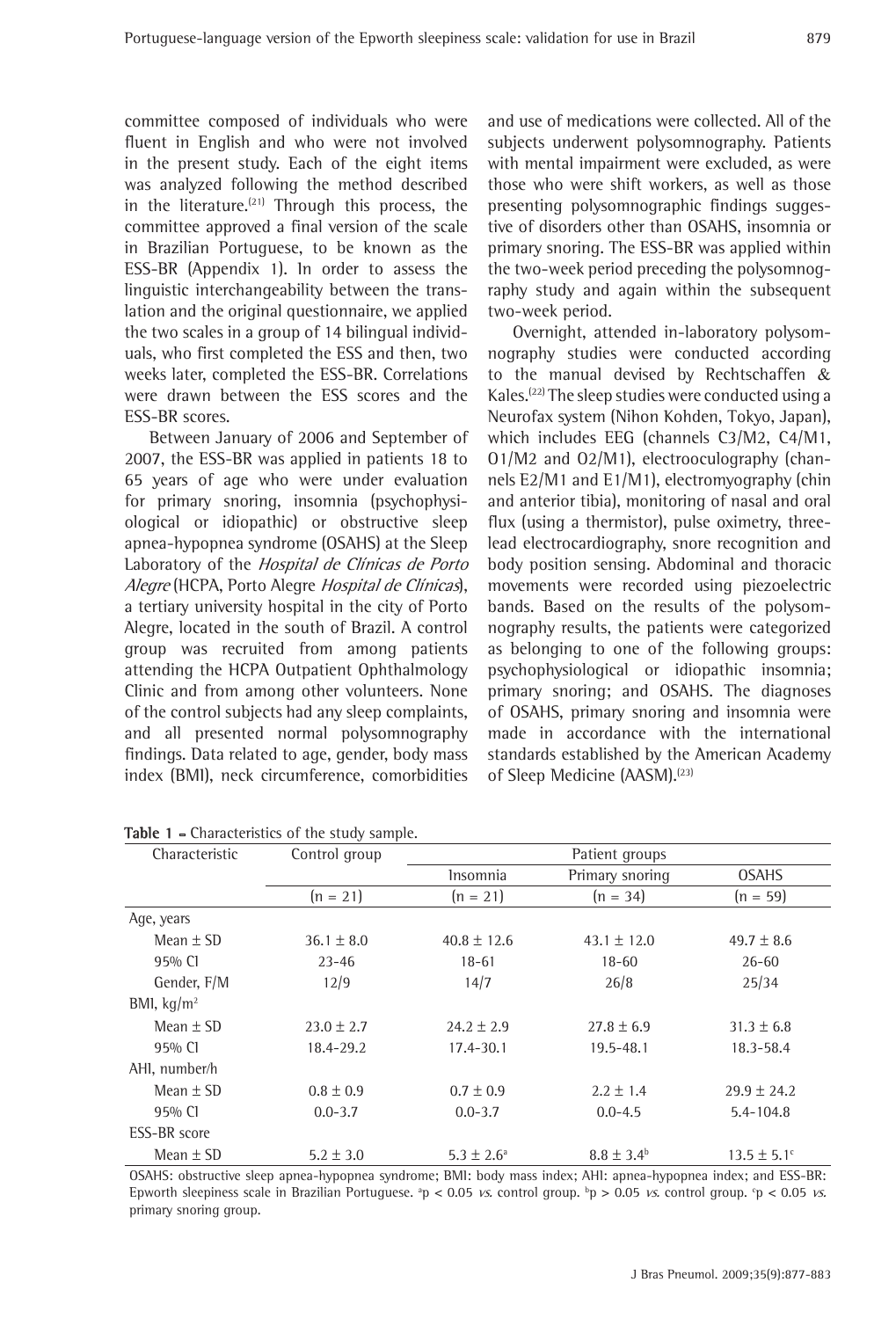Quantitative variables were expressed as mean  $\pm$  standard deviation, and qualitative variables were expressed as percentages. When appropriate, 95% CIs were also calculated. All statistical tests were two-tailed, and values of  $p \leq 0.05$  were regarded as statistically significant. For comparisons among groups, ANOVA was performed. The effects of age, gender, BMI and apnea-hypopnea index (AHI) on the ESS-BR scores were evaluated by analysis of covariance (ANCOVA). Internal consistency of the ESS-BR was assessed using Cronbach's alpha. Data were analyzed using the Statistical Package for the Social Sciences, version 12.0 for Windows (SPSS Inc., Chicago, IL, USA). The study protocol was approved by the Research Ethics Committee of the HCPA Graduate Research Program, in accordance with national and international guidelines. All study participants gave written informed consent.

#### **Results**

There were no cultural barriers to the translation of the original ESS into Brazilian Portuguese, since the situations presented in the scale are common among Brazilians. Therefore, none of the eight items on the scale needed to be modified in terms of content.

In the group of bilingual individuals, the mean scores on the ESS-BR and original ESS were 6.7  $\pm$  4.1 and 7.4  $\pm$  4.3, respectively, showing good reproducibility between the translation and the original scale (intraclass correlation coefficient =  $0.856$ ; r =  $0.917$ ; p <  $0.001$ ). The internal consistency, as measured by Cronbach's alpha, was 0.76 and 0.79, respectively, for the ESS-BR and the original ESS.

A total of 114 patients and 21 controls were included in the study. The study group was composed of 34 patients with primary snoring, 21 patients with insomnia and 59 patients with OSAHS. The characteristics of the patients and controls are listed in Table 1. The ESS-BR scores presented an overall reliability coefficient (Cronbach's alpha) of 0.83. The mean ESS-BR score was  $5.2 \pm 3.0$  for the controls,  $8.8 \pm 3.4$  for the patients with primary snoring,  $5.3 \pm 2.6$  for the patients with insomnia and 13.5  $\pm$  5.1 for the patients with OSAHS. One-way ANOVA demonstrated significant differences among the four diagnostic groups in terms of the ESS-BR scores ( $p < 0.001$ ). As can be seen in Figure 1,



**Figure 1 -** Box plots showing the median, interquartile range, minimum and maximum for the ESS-BR scores, by group.

the post-hoc tests between groups showed that the ESS-BR scores for patients with insomnia did not differ from those of controls ( $p > 0.05$ ), whereas the scores for the patients with OSAHS and the patients with primary snoring were significantly higher than were those obtained for the controls ( $p < 0.05$ ), and the scores for the patients with OSAHS were significantly higher than were those obtained for the patients with primary snoring ( $p < 0.05$ ). For the sample as a whole, a significant correlation was observed between the ESS-BR scores and the respiratory parameters obtained during polysomnography: AHI ( $r = 0.592$ ;  $p < 0.001$ ) and lowest oxygen saturation ( $r = -0.522$ ;  $p < 0.001$ ).

There was a weak correlation between ESS-BR score and age  $(r = 0.268; p = 0.002)$ . However, when age was included as a factor in the ANCOVA, which also included gender, BMI and AHI, no age-related differences were found among the groups in terms of ESS-BR scores (p < 0.001). Patients with OSAHS were classified based on AHI and according to the criteria defined by the AASM.<sup>(23)</sup> Of the 59 patients with OSAHS, 24, 14 and 21, respectively, were classified as having the mild, moderate and severe forms of the disease. The one-way ANOVA did not show statistically significant differences among the three OSAHS categories in terms of the ESS-BR score ( $p = 0.293$ ). Considering all patients with OSAHS, the ANCOVA showed that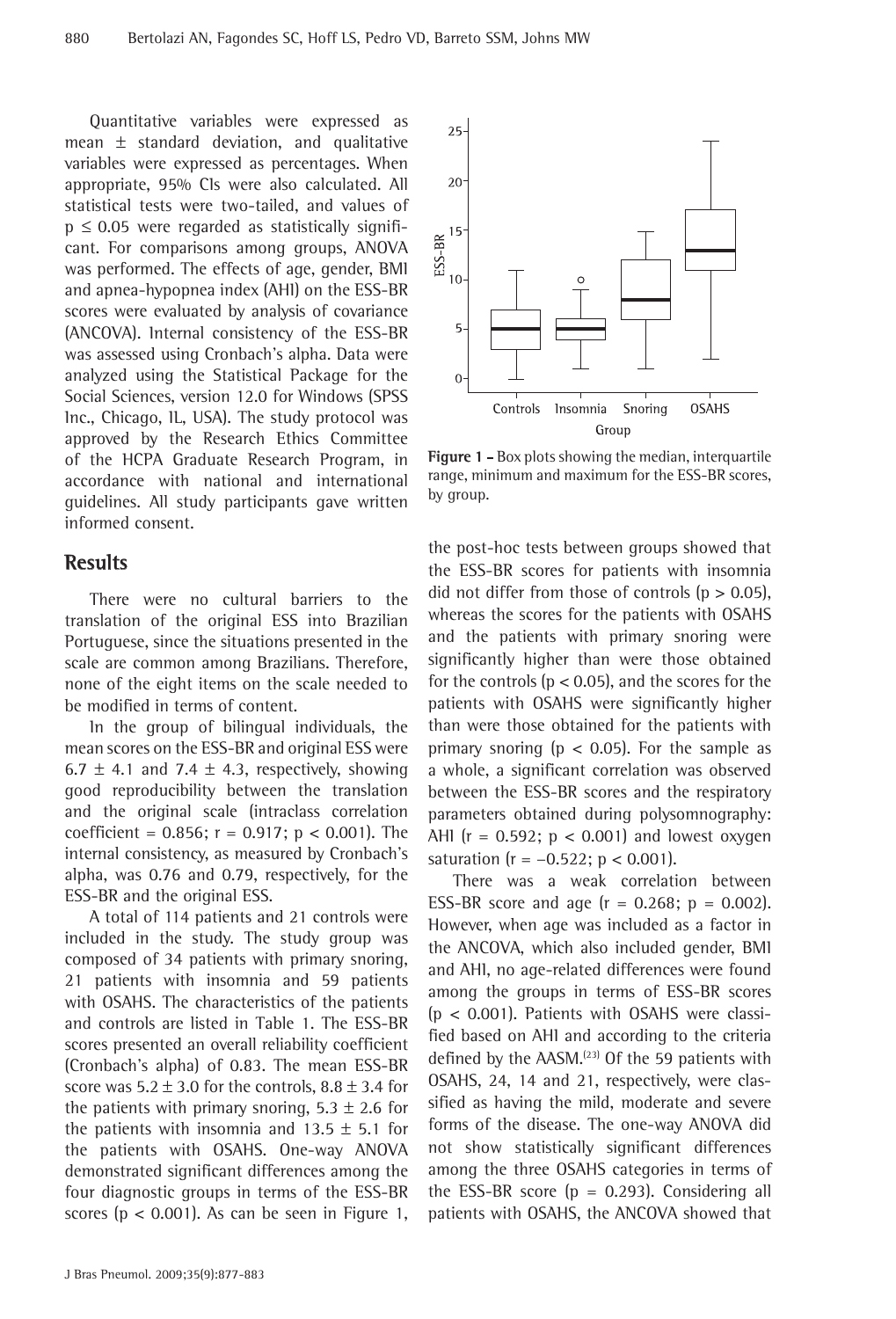there was no significant effect on the ESS-BR score in relation to age, gender, BMI or AHI.

# **Discussion**

For the 135 individuals assessed in the present study, the scores obtained on the ESS-BR showed internal consistency similar to that of translations validated elsewhere,  $(24-28)$  despite the cultural and language differences among the populations analyzed. Comparing the ESS-BR scores obtained in the present study with those obtained in studies applying the original ESS, we found the scores to be similar for the control and OSAHS groups. In the present study, the ESS-BR scores for the insomnia group were very similar to those obtained for the control group. In another study, the ESS scores for the insomnia group were slightly lower than were those for the control group, although the difference did not quite reach statistical significance.  $(19)$  However, in the present study, there was a significant difference between the primary snoring group and the control group in terms of the ESS-BR score. The relationship between snoring and EDS has previously been suggested.  $(26)$  In the present study, this difference might be attributable due to a selection bias, since most of the patients in the primary snoring group were referred for polysomnography due to clinical suspicion of OSAHS. In addition, some of these patients might have had increased airway resistance. Furthermore, the use of a thermistor rather than a nasal cannula during polysomnography might have resulted in the underdiagnosis of respiratory disorders in the primary snoring group patients.

The correlation between AHI and ESS-BR score was statistically significant, as has been demonstrated in other validation studies.(25-28) In one study,<sup>(19)</sup> the ESS scores were significantly higher for patients with severe OSAHS than for those with mild or moderate OSAHS ( $p < 0.001$ ), although no statistically significant difference was found between the mild and moderate forms. Unlike other validation studies, the present study evaluated only individuals submitted to polysomnography, which enhanced the stringency of the selection of the groups.

Limitations of this study include the use of a thermistor rather than a nasal cannula during polysomnography, which might have resulted in the number of respiratory events being underestimated in some patients, mainly those in the primary snoring group. Another limitation is the small number of patients of our sample, which was due to the small number of laboratory beds at our facility, as well as to budgetary restraints. Finally, the Brazilian population is quite heterogeneous. Therefore, social, cultural and economic differences among regions restrict the extent to which the ESS-BR can be applied in Brazil as a whole.

The results of the present study demonstrate that the ESS-BR is a valid and reliable instrument for the assessment of daytime sleepiness, being equivalent to its original version when applied to individuals who speak Brazilian Portuguese. Neither major cultural adaptations nor structural modifications were necessary during the validation process, despite the cultural and language differences between the two populations for which the questionnaire was validated. Therefore, the ESS-BR can be regarded as a useful tool in clinical practice and in research. Nevertheless, we believe that further adaptations or even the development of a new instrument might be necessary in order to allow the effective use of the scale at facilities in other regions of Brazil.

# **Acknowledgments**

The authors are grateful to the technicians Iara Regina Borges Kersten and Valmir Furquim Prestes, of the Sleep Laboratory of the Porto Alegre *Hospital de Clínicas*, for their assistance, as well as to Dr. Lúcia Campos Pellanda for her contribution in the preparation of the manuscript.

# **References**

- 1. Martikainen K, Hasan J, Urponen H, Vuori I, Partinen M. Daytime sleepiness: a risk factor in community life. Acta Neurol Scand. 1992;86(4):337-41.
- 2. Rizzo GN. Drowsy driving in the South of Brazil. Sleep. 1999;22(Suppl 1): 304.
- 3. Franceschi M, Zamproni P, Crippa D, Smirne S. Excessive daytime sleepiness: a 1-year study in an unselected inpatient population. Sleep. 1982;5(3):239-47.
- 4. Partinen M, Rimpela M. Sleeping habits and sleep disorders in a population of 2016 Finnish adults. Yearbook Health Ed Res 1982. Helsinki: The National Board of Health 1982;26:253-260.
- 5. Canani SF, Menna-Barreto SS. Sonolência e acidentes automobilísticos. J Pneumol. 2001;27(2): 77-82.
- 6. Mulgrew AT, Ryan CF, Fleetham JA, Cheema R, Fox N, Koehoorn M, et al. The impact of obstructive sleep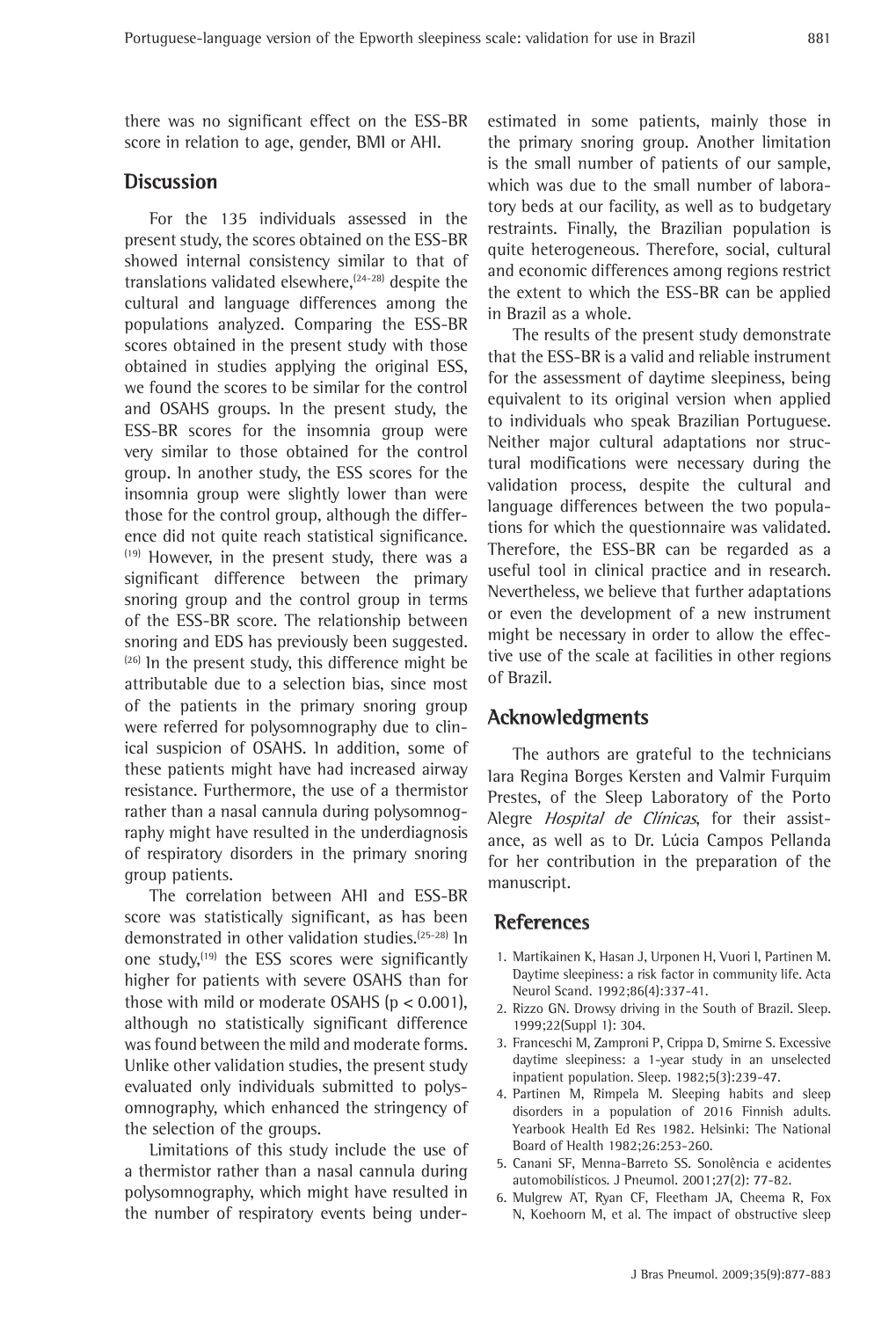apnea and daytime sleepiness on work limitation. Sleep Med. 2007;9(1):42-53.

- 7. Canani SF, John AB, Raymundi MG, Schönwald S, Menna Barreto SS. Prevalence of sleepiness in a group of Brazilian lorry drivers. Public Health. 2005;119(10):925-9.
- 8. Weaver TE. Outcome measurement in sleep medicine practice and research. Part 1: assessment of symptoms, subjective and objective daytime sleepiness, healthrelated quality of life and functional status. Sleep Med Rev. 2001;5(2):103-128.
- 9. Connor J, Norton R, Ameratunga S, Robinson E, Civil I, Dunn R, et al. Driver sleepiness and risk of serious injury to car occupants: population based case control study. BMJ. 2002;324(7346):1125.
- 10. Antonelli Incalzi R, Marra C, Salvigni BL, Petrone A, Gemma A, Selvaggio D, et al. Does cognitive dysfunction conform to a distinctive pattern in obstructive sleep apnea syndrome? J Sleep Res. 2004;13(1):79-86.
- 11. Findley LJ, Barth JT, Powers DC, Wilhoit SC, Boyd DG, Suratt PM. Cognitive impairment in patients with obstructive sleep apnea and associated hypoxemia. Chest. 1986;90(5):686-90.
- 12. National Commission on Sleep Disorders Research. Wake up America: a national sleep alert. Washington, D.C.: Government Printing Office, 1993.
- 13. George CF, Nickerson PW, Hanly PJ, Millar TW, Kryger MH. Sleep apnoea patients have more automobile accidents. Lancet. 1987;2(8556):447. Erratum in: Lancet 1987;2(8557):524.
- 14. Findley LJ, Unverzagt ME, Suratt PM. Automobile accidents involving patients with obstructive sleep apnea. Am Rev Respir Dis. 1988;138(2):337-40.
- 15. Haraldsson PO, Carenfelt C, Tingvall C. Sleep apnea syndrome symptoms and automobile driving in a general population. J Clin Epidemiol. 1992;45(8):821-5.
- 16. Bittencourt LR, Silva RS, Santos RF, Pires ML, Mello MT. Excessive daytime sleepiness [Article in Portuguese]. Rev Bras Psiquiatr. 2005;27 Suppl 1:16-21.
- 17. Practice parameters for the indications for polysomnography and related procedures.

Polysomnography Task Force, American Sleep Disorders Association Standards of Practice Committee. Sleep. 1997;20(6):406-22.

- 18. Togeiro SM, Smith AK. Diagnostics methods for sleep disorders [Article in Portuguese]. Rev Bras Psiquiatr. 2005;27 Suppl 1:8-15.
- 19. Johns MW. A new method for measuring daytime sleepiness: the Epworth sleepiness scale. Sleep. 1991;14(6):540-5.
- 20. Johns MW. Sensitivity and specificity of the multiple sleep latency test (MSLT), the maintenance of wakefulness test and the Epworth sleepiness scale: failure of the MSLT as a gold standard. J Sleep Res. 2000;9(1):5-11.
- 21. Sperber AD. Translation and validation of study instruments for cross-cultural research. Gastroenterology. 2004;126(1 Suppl 1):S124-8.
- 22. Kales A, Rechtschaffen A. A manual of standardized terminology, techniques, and scoring system for sleep stages of human subjects. Los Angeles: Brain Information Service/Brain Research Institute, University of California; 1968.
- 23. The International Classification of Sleep Disorders: Diagnostic and Coding Manual. Westchester: American Academy of Sleep Medicine; 2005.
- 24. Chen NH, Johns MW, Li HY, Chu CC, Liang SC, Shu YH, et al. Validation of a Chinese version of the Epworth sleepiness scale. Qual Life Res. 2002;11(8):817-21.
- 25. Bloch KE, Schoch OD, Zhang JN, Russi EW. German version of the Epworth Sleepiness Scale. Respiration. 1999;66(5):440-7.
- 26. Chica-Urzola HL, Escobar-Córdoba F, Eslava-Schmalbach J. Validación de la escala de somnolencia de Epworth. Rev Salud Pública. 2007;9(4):558-67.
- 27. Izci B, Ardic S, Firat H, Sahin A, Altinors M, Karacan I. Reliability and validity studies of the Turkish version of the Epworth Sleepiness Scale. Sleep Breath. 2008;12(2):161-8.
- 28. Tsara V, Serasli E, Amfilochiou A, Constantinidis T, Christaki P. Greek version of the Epworth Sleepiness Scale. Sleep Breath. 2004;8(2):91-5.

# **About the authors**

#### **Alessandra Naimaier Bertolazi**

Physician. Santa Maria University Hospital, Federal University of Santa Maria, Santa Maria, Brazil.

#### **Simone Chaves Fagondes**

Physician. Sleep Disorders Outpatient Clinic/Sleep Laboratory of the Universidade Federal do Rio Grande do Sul - UFRGS, Federal University of Rio Grande do Sul - School of Medicine Hospital de Clínicas de Porto Alegre - HCPA - Porto Alegre, Brazil.

#### **Leonardo Santos Hoff**

Medical Student. Universidade Federal do Rio Grande do Sul - UFRGS, Federal University of Rio Grande do Sul - School of Medicine, Porto Alegre, Brazil.

#### **Vinícius Dallagasperina Pedro**

Medical Student. Federal University of Santa Maria School of Medicine, Santa Maria, Brazil.

#### **Sérgio Saldanha Menna Barreto**

Full Professor. Department of Internal Medicine, Universidade Federal do Rio Grande do Sul - UFRGS, Federal University of Rio Grande do Sul – School of Medicine, Porto Alegre, Brazil.

#### **Murray W. Johns**

Physician-in-Chief. Epworth Sleep Centre, Melbourne, Victoria, Australia.